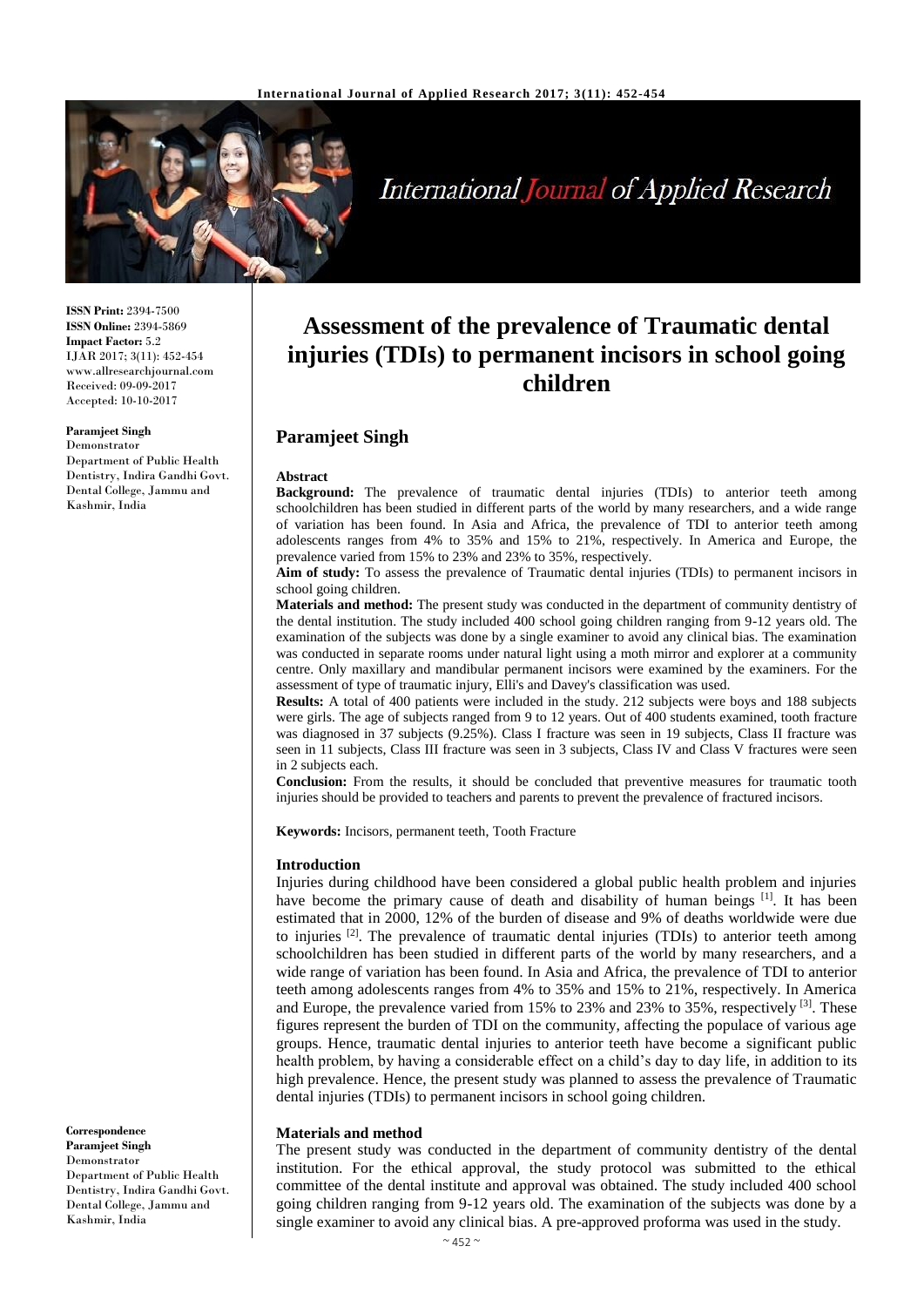A written informed consent was obtained from the parents of the subjects. The examination was conducted in separate rooms under natural light using a moth mirror and explorer at a community centre.

Only maxillary and mandibular permanent incisors were examined by the examiners. For the assessment of type of traumatic injury, Elli's and Davey's classification was used. The results were recorded and tabulated for further evaluation.

The statistical analysis of the data was done using SPSS program version 20.0 for windows. Student's t-test and Chisquare test were used foe statistics analysis of the data. A pvalue less than 0.05 was prefixed as statistically significant.

#### **Results**

A total of 400 patients were included in the study. 212 subjects were boys and 188 subjects wewre girls. The age of subjects ranged from 9 to 12 years. Out of 400 students examined, tioth fracture was diagnosed in 37 subjects (9.25%). **Table 1** shows the frequency of subjects with various types of tooth fractures in the study population according to Elli's and Davey's Classification. We observed that Class I fracture was seen in 19 subjects, Class II fracture was seen in 11 subjects, Class III fracture was seen in 3 subjects, Class IV and Class V fractures were seen in 2 subjects each. Class I fracture was seen in more than half of the subjects. The results were statistically significant (P<0.05) **[Fig 1]**.

#### **Diags and tables**

Table 1: Frequency of subjects with various types of tooth fractures according to Elli's and Davey's Classification

| Type of         | <b>Number of Fractured</b> | <b>Percentage</b> |
|-----------------|----------------------------|-------------------|
| <b>Fracture</b> | Teeth                      | $(\%)$            |
| Class I         | 19                         | 51.35             |
| Class II        |                            | 29.72             |
| Class III       |                            | 8.1               |
| Class IV        |                            | 5.4               |
| Class V         |                            | 5.4               |
| Total           |                            | 100%              |



**Fig 1:** Frequency of subjects with various types of tooth fractures according to Elli's and Davey's Classification

#### **Discussion**

The Ellis classification of fractures of anterior teeth has been used in many previous studies for recording dental trauma. Use of a simple classification, e.g., Ellis and Davey classification of fractures (1970)<sup>[5]</sup>, was preferred over other classifications, as injuries to the alveolar socket and fractures of jaws or gingival lacerations were not evaluated in the present study. Using this classification was easy and allowed the rapid recording of reliable data  $[6]$ . The present study was planned to assess the traumatic tooth injury to permanent incisors in school going children. We observed that only 9,25 subjects were found to be having fractured incisors. Out of these subjects, more than 50% of subjects had Elli's Class I fracture. The results were compared with some other studies from the literature and results were found to be consistent. Marcenes W *et al.* assessed the causes and the prevalence of traumatic injuries to the permanent incisors of 12-year-old schoolchildren in Jaragua do Sul, Brazil. Public and private primary schools participated in the study. 476 children of both sexes, selected by multistage sampling technique were included in the study. Clinical examination of upper and lower permanent incisors was done. Boys experienced double the percentage of injuries compared to girls. Children with incisal overjet greater than 5 mm and inadequate lip coverage were not more likely to have experienced dental injuries. The main causes of injuries to the permanent incisors were falls (26 per cent), traffic accidents (20.5 per cent), sports (19.2 per cent), violence (16.4 per cent) and collisions with people or inanimate objects (6.8 per cent). Socio-economic measures had no significant effect on prevalence of trauma. The authors concluded that policy makers must take the causes of trauma into account when developing a strategy for the prevention of dental injuries. The role of violence in causing traumatic dental injuries has been underestimated. Hamdan MA *et al.* assessed the prevalence and related factors of incisor trauma among 12-year-old Jordanian schoolchildren. A sample of 1.878 schoolchildren aged 12 years, 940 boys and 938 girls, were randomly selected from 128 schools in urban and rural areas. Ellis classification was used to record the dental injuries on incisors. Of the children examined 13.8% showed dental trauma. Difference in prevalence between boys (17.1%) and girls (10.6%) was statistically significant. Maxillary central incisors were the most affected (79.2%) and the most common type of crown injury was enamel-dentin fracture (40.6%). The relationship between dental injuries and socio-economic indicators was not statistically significant. There was a tendency for children with an incisal overjet greater than 5.0 mm to have experienced dental injuries. Treatment need due to dental injuries was very high but less than untreated damage. It was concluded by the authors that the prevalence of traumatic injuries to permanent incisors in 12-year-old Jordanian schoolchildren was close to that found in other countries. Being a boy and having overjet greater than 5.0 mm were significant predisposing factors to dental injuries [7, 8] .

Marcenes W *et al.* assessed epidemiological data concerning dental injuries to the permanent incisors of Syrian children. It included 1087 children aged 9 to 12 years, of both sexes, randomly selected from public and private primary schools in Damascus. The response rate was 100%. The prevalence of traumatic injuries to the permanent incisors rose from 5.2% at the age of 9 years to 11.7% at the age of 12 years. The difference in prevalence between boys and girls was not statistically significant. The majority (59.8%) of children who had experienced injuries to the permanent incisors reported that they were not taken to the dentist for evaluation or treatment of the damage. Among those children who had experienced traumatic injuries to the teeth 93.1% presented with untreated damage. Because some